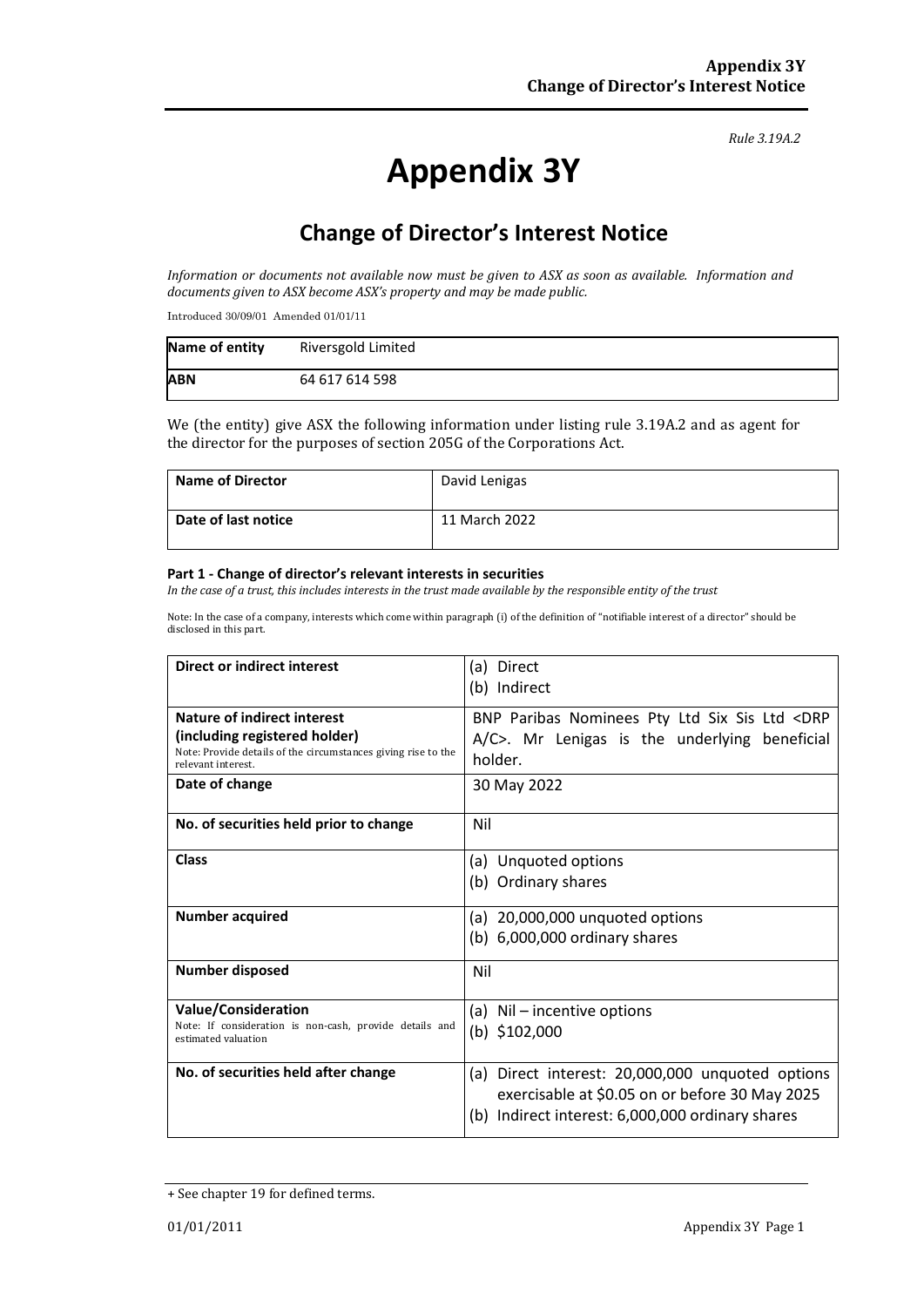| Nature of change                                                                                                                                              |                                               |  |  |  |  | Issue of director incentive options | and |
|---------------------------------------------------------------------------------------------------------------------------------------------------------------|-----------------------------------------------|--|--|--|--|-------------------------------------|-----|
| Example: on-market trade, off-market trade, exercise of participation in placement as approved by<br>options, issue of securities under dividend reinvestment |                                               |  |  |  |  |                                     |     |
| plan, participation in buy-back                                                                                                                               | shareholders at a meeting held on 19 May 2022 |  |  |  |  |                                     |     |

### **Part 2 – Change of director's interests in contracts**

Note: In the case of a company, interests which come within paragraph (ii) of the definition of "notifiable interest of a director" should be disclosed in this part.

| <b>Detail of contract</b>                                                                                                                                                   | N/A |
|-----------------------------------------------------------------------------------------------------------------------------------------------------------------------------|-----|
| <b>Nature of interest</b>                                                                                                                                                   | N/A |
| Name of registered holder<br>(if issued securities)                                                                                                                         | N/A |
| Date of change                                                                                                                                                              | N/A |
| No. and class of securities to which<br>interest related prior to change<br>Note: Details are only required for a contract in<br>relation to which the interest has changed | N/A |
| <b>Interest acquired</b>                                                                                                                                                    | N/A |
| Interest disposed                                                                                                                                                           | N/A |
| <b>Value/Consideration</b><br>Note: If consideration is non-cash, provide details<br>and an estimated valuation                                                             | N/A |
| Interest after change                                                                                                                                                       | N/A |

## **Part 3 –** +**Closed period**

| Were the interests in the securities or contracts detailed                   | No |
|------------------------------------------------------------------------------|----|
| above traded during a <sup>+</sup> closed period where prior written         |    |
| clearance was required?                                                      |    |
| If so, was prior written clearance provided to allow the $\vert N/A \rangle$ |    |
| trade to proceed during this period?                                         |    |
| If prior written clearance was provided, on what date was $\mid N/A \rangle$ |    |
| this provided?                                                               |    |

<sup>+</sup> See chapter 19 for defined terms.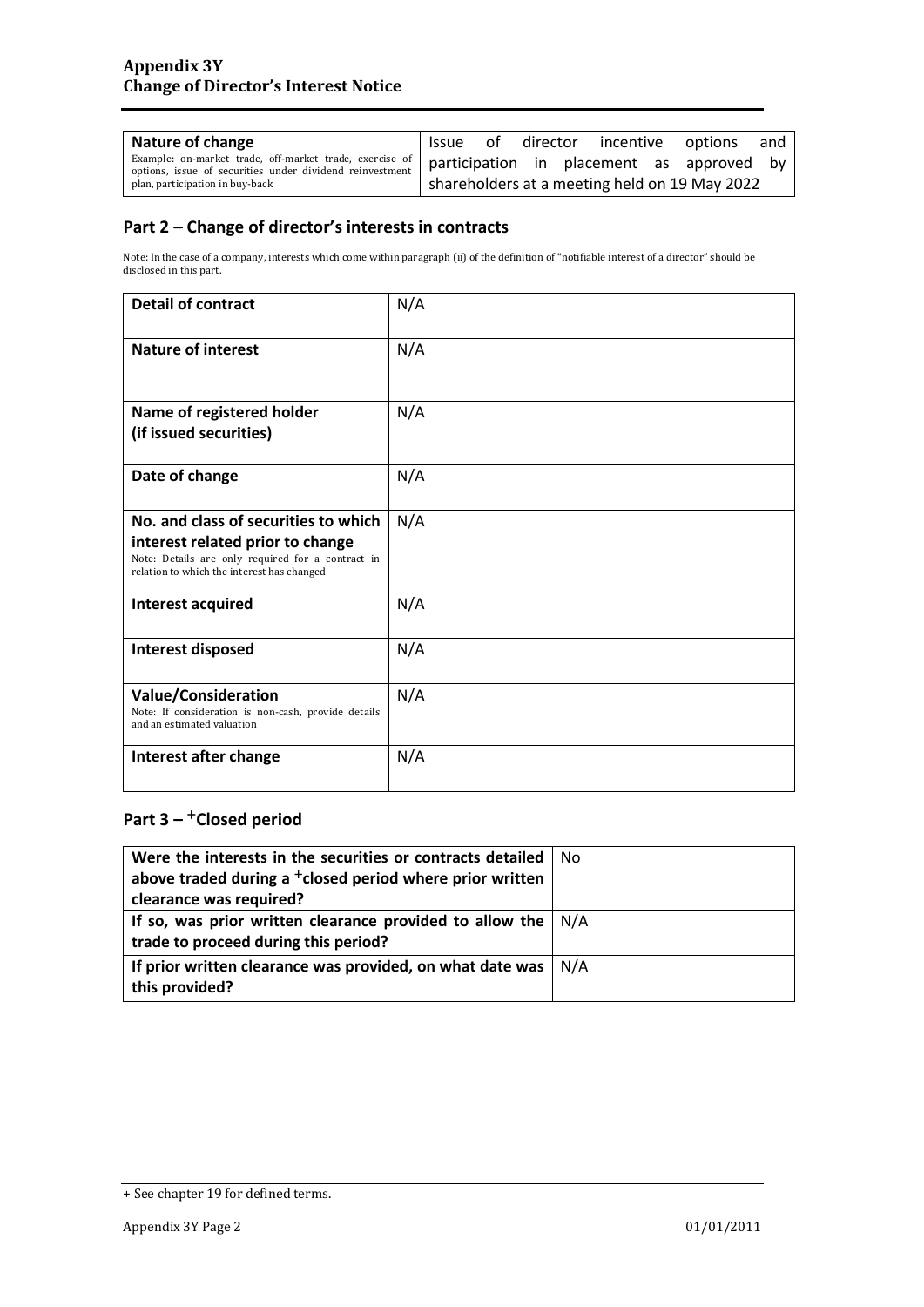#### *Rule 3.19A.2*

# **Appendix 3Y**

# **Change of Director's Interest Notice**

*Information or documents not available now must be given to ASX as soon as available. Information and documents given to ASX become ASX's property and may be made public.*

Introduced 30/09/01 Amended 01/01/11

| Name of entity | Riversgold Limited |
|----------------|--------------------|
| <b>ABN</b>     | 64 617 614 598     |

We (the entity) give ASX the following information under listing rule 3.19A.2 and as agent for the director for the purposes of section 205G of the Corporations Act.

| <b>Name of Director</b> | Simon Andrew |
|-------------------------|--------------|
| Date of last notice     | 11 May 2022  |

#### **Part 1 - Change of director's relevant interests in securities**

*In the case of a trust, this includes interests in the trust made available by the responsible entity of the trust*

Note: In the case of a company, interests which come within paragraph (i) of the definition of "notifiable interest of a director" should be disclosed in this part.

| Direct or indirect interest                                                                                                                         | Indirect                                                                                                                                                                                                              |  |  |
|-----------------------------------------------------------------------------------------------------------------------------------------------------|-----------------------------------------------------------------------------------------------------------------------------------------------------------------------------------------------------------------------|--|--|
| Nature of indirect interest<br>(including registered holder)<br>Note: Provide details of the circumstances giving rise to<br>the relevant interest. | Mrs Ainsley Andrew (spouse of Mr Simon Andrew)                                                                                                                                                                        |  |  |
| Date of change                                                                                                                                      | 30 May 2022                                                                                                                                                                                                           |  |  |
| No. of securities held prior to change                                                                                                              | Indirect Interest - Mrs Ainsley Andrew<br>(a)<br>5,624,999 ordinary shares<br>(b) Indirect Interest – Lugard Consulting Pty Ltd<br>6,750,000 ordinary shares<br>Direct Interest<br>(c) =<br>1,125,000 ordinary shares |  |  |
| Class                                                                                                                                               | Ordinary shares                                                                                                                                                                                                       |  |  |
| <b>Number acquired</b>                                                                                                                              | 2,352,941 ordinary shares                                                                                                                                                                                             |  |  |
| <b>Number disposed</b>                                                                                                                              | Nil                                                                                                                                                                                                                   |  |  |
| <b>Value/Consideration</b><br>Note: If consideration is non-cash, provide details and<br>estimated valuation                                        | \$40,000                                                                                                                                                                                                              |  |  |

<sup>+</sup> See chapter 19 for defined terms.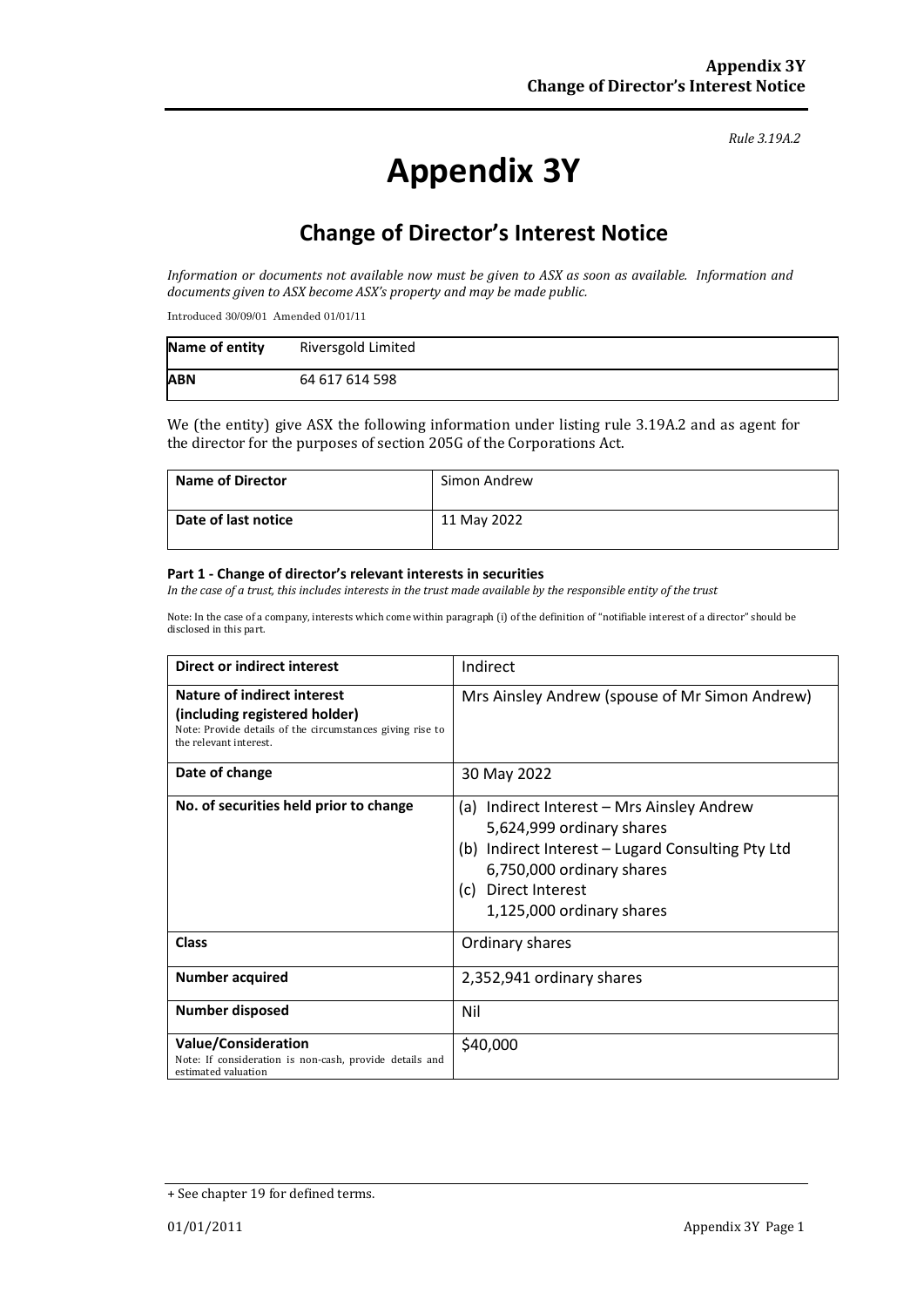| No. of securities held after change                                                                                                                                        | (a) Indirect Interest - Mrs Ainsley Andrew<br>7,977,940 ordinary shares<br>(b) Indirect Interest - Lugard Consulting Pty Ltd<br>6,750,000 ordinary shares<br>Direct Interest<br>(C)<br>1,125,000 ordinary shares |  |  |  |
|----------------------------------------------------------------------------------------------------------------------------------------------------------------------------|------------------------------------------------------------------------------------------------------------------------------------------------------------------------------------------------------------------|--|--|--|
| Nature of change<br>Example: on-market trade, off-market trade, exercise of<br>options, issue of securities under dividend reinvestment<br>plan, participation in buy-back | Participation in placement<br>approved<br>b٧<br>as<br>shareholders on 19 May 2022                                                                                                                                |  |  |  |

### **Part 2 – Change of director's interests in contracts**

Note: In the case of a company, interests which come within paragraph (ii) of the definition of "notifiable interest of a director" should be disclosed in this part.

| <b>Detail of contract</b>                                                                                                                                                   | N/A |
|-----------------------------------------------------------------------------------------------------------------------------------------------------------------------------|-----|
| <b>Nature of interest</b>                                                                                                                                                   | N/A |
| Name of registered holder<br>(if issued securities)                                                                                                                         | N/A |
| Date of change                                                                                                                                                              | N/A |
| No. and class of securities to which<br>interest related prior to change<br>Note: Details are only required for a contract in relation<br>to which the interest has changed | N/A |
| Interest acquired                                                                                                                                                           | N/A |
| <b>Interest disposed</b>                                                                                                                                                    | N/A |
| <b>Value/Consideration</b><br>Note: If consideration is non-cash, provide details and an<br>estimated valuation                                                             | N/A |
| Interest after change                                                                                                                                                       | N/A |

## **Part 3 –** +**Closed period**

| Were the interests in the securities or contracts detailed           | No |
|----------------------------------------------------------------------|----|
| above traded during a <sup>+</sup> closed period where prior written |    |
| clearance was required?                                              |    |
| If so, was prior written clearance provided to allow the $  N/A$     |    |
| trade to proceed during this period?                                 |    |
| If prior written clearance was provided, on what date was $ N/A $    |    |
| this provided?                                                       |    |

<sup>+</sup> See chapter 19 for defined terms.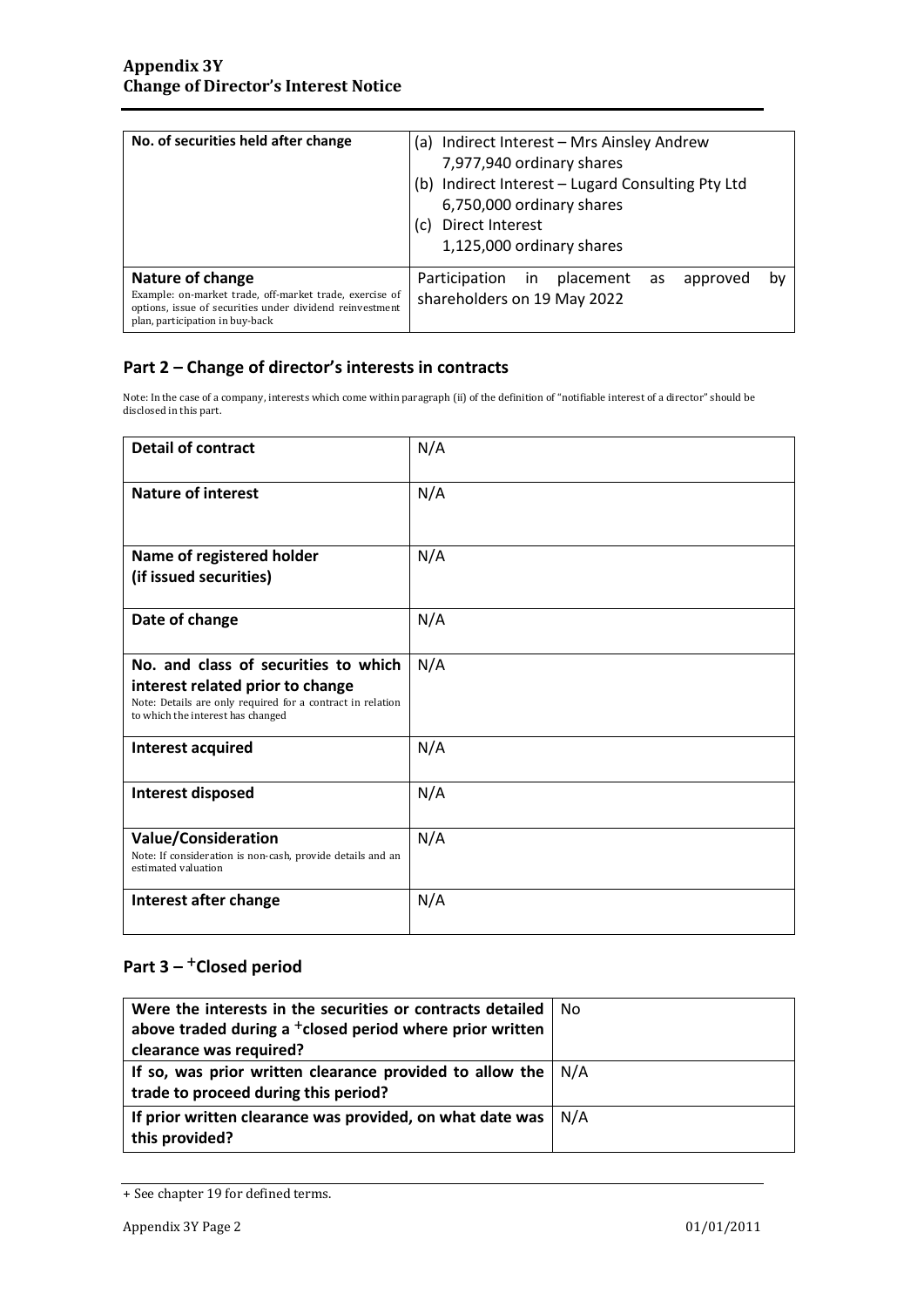#### *Rule 3.19A.2*

# **Appendix 3Y**

# **Change of Director's Interest Notice**

*Information or documents not available now must be given to ASX as soon as available. Information and documents given to ASX become ASX's property and may be made public.*

Introduced 30/09/01 Amended 01/01/11

| Name of entity | Riversgold Limited |
|----------------|--------------------|
| <b>ABN</b>     | 64 617 614 598     |

We (the entity) give ASX the following information under listing rule 3.19A.2 and as agent for the director for the purposes of section 205G of the Corporations Act.

| <b>Name of Director</b> | Xavier Braud |
|-------------------------|--------------|
| Date of last notice     | 11 May 2022  |

#### **Part 1 - Change of director's relevant interests in securities**

*In the case of a trust, this includes interests in the trust made available by the responsible entity of the trust*

Note: In the case of a company, interests which come within paragraph (i) of the definition of "notifiable interest of a director" should be disclosed in this part.

| <b>Direct or indirect interest</b>                                                                                                                  | Direct                                                                                                                                                                                                                                                                                               |
|-----------------------------------------------------------------------------------------------------------------------------------------------------|------------------------------------------------------------------------------------------------------------------------------------------------------------------------------------------------------------------------------------------------------------------------------------------------------|
| Nature of indirect interest<br>(including registered holder)<br>Note: Provide details of the circumstances giving rise to the<br>relevant interest. |                                                                                                                                                                                                                                                                                                      |
| Date of change                                                                                                                                      | 30 May 2022                                                                                                                                                                                                                                                                                          |
| No. of securities held prior to change                                                                                                              | 3,833,999 ordinary shares<br>2,000,000 unquoted options exercisable at \$0.049<br>each and expiring 12 August 2023<br>2,000,000 unquoted options exercisable at \$0.057<br>each and expiring 12 August 2023<br>2,000,000 unquoted options exercisable at \$0.076<br>each and expiring 12 August 2023 |
| Class                                                                                                                                               | Ordinary shares                                                                                                                                                                                                                                                                                      |
| <b>Number acquired</b>                                                                                                                              | 598,353                                                                                                                                                                                                                                                                                              |
| <b>Number disposed</b>                                                                                                                              | Nil                                                                                                                                                                                                                                                                                                  |
| <b>Value/Consideration</b><br>Note: If consideration is non-cash, provide details and<br>estimated valuation                                        | \$10,172                                                                                                                                                                                                                                                                                             |

<sup>+</sup> See chapter 19 for defined terms.